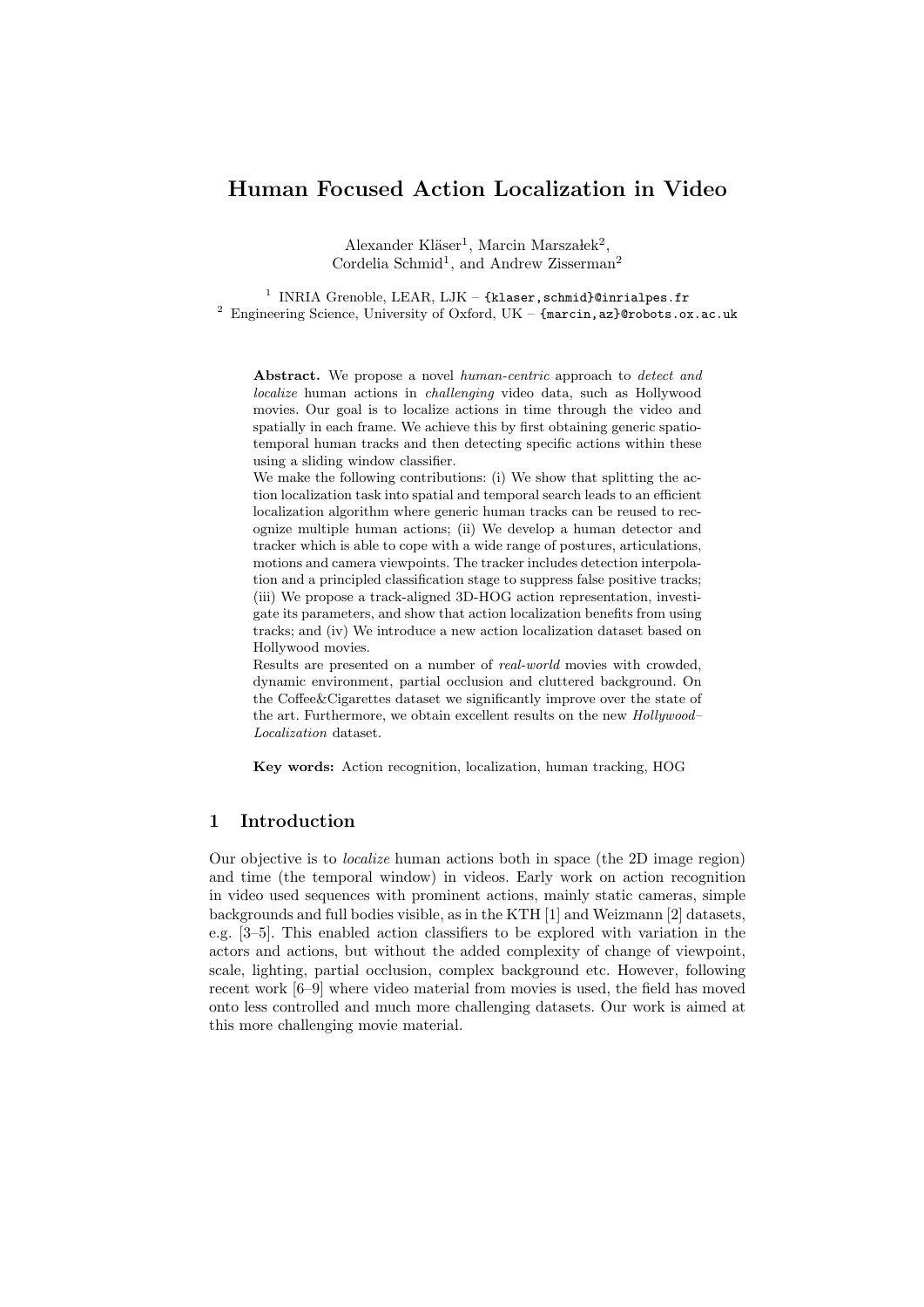As is well known from the results of the PASCAL Visual Object Classes challenges [10], localization is much more demanding than classification. In the case of action classification, which is often the aim in action research, sequences with pre-defined temporal extent are labeled as belonging to one of  $n$  action classes – experiments on the KTH, Weizmann and Hollywood2 [11] datasets generally report such classifications rather than localization. However, for video search and annotation applications, action localization is far more useful than classification as it enables the temporal sequence containing the action to be delimited and also the actor carrying out the action to be identified, when there are multiple actors in a shot.

We propose an approach which explicitly splits the spatio-temporal action localization into first detecting and tracking humans, which determines the spatial localization of the action, followed by a temporal action classification of the tracks, which detects and localizes the action in time. To this end we make contributions in two areas: (i) a generic human tracking method for uncontrolled videos, which outputs high quality tracks by adding a classification stage to suppress false positives; and (ii) a track adapted 3D (space and time) descriptor, inspired by the HOG descriptor [12], which enables a temporal sliding window classifier to reliably recognize and localize actions.

We show that using human tracks gives benefits on three fronts: first, the localization performance improves over the state of the art; second, the complexity of search is reduced (since search restricted to a track is less costly than an exhaustive search of the complete spatio-temporal volume); and, third, learning new actions is far more efficient – since the tracks are agnostic about the actions, they can be reused for any action, and training the classifier for new actions is cheap.

While the idea of combining tracking and classification for action localization is not new, previously it has mainly been applied to video restricted to a static camera [13,14] or simple background with limited clutter, as for example football or ice hockey fields [15,16]. In such a context methods such as background subtraction or image differencing can localize the actors. Furthermore, recognition tasks often focus on periodic and continuous actions (e.g., handwaving or running) or only perform temporal, but not spatial, localization [17].

A few recent approaches address the problem of localizing natural actions in realistic cluttered videos. Laptev and Pérez  $[7]$  localize actions by training an action-pose specific human detector (e.g. for the moment of drinking) in combination with a spatio-temporal video block classifier. Willems et al. [18] also improve efficiency of detection, in their case by using visual words that are discriminative for an action to propose spatio-temporal blocks for subsequent classification. Ke et al. [19] matches spatio-temporal voxels to manually created shape templates. As will be seen our method substantially outperforms [7,18].

The datasets and evaluation method used throughout the paper are described in section 2. In particular we introduce a new dataset for training and testing action localization – Hollywood–Localization. Section 3 describes the tracking-bydetection method we use to obtain human tracks. Given the track, we determine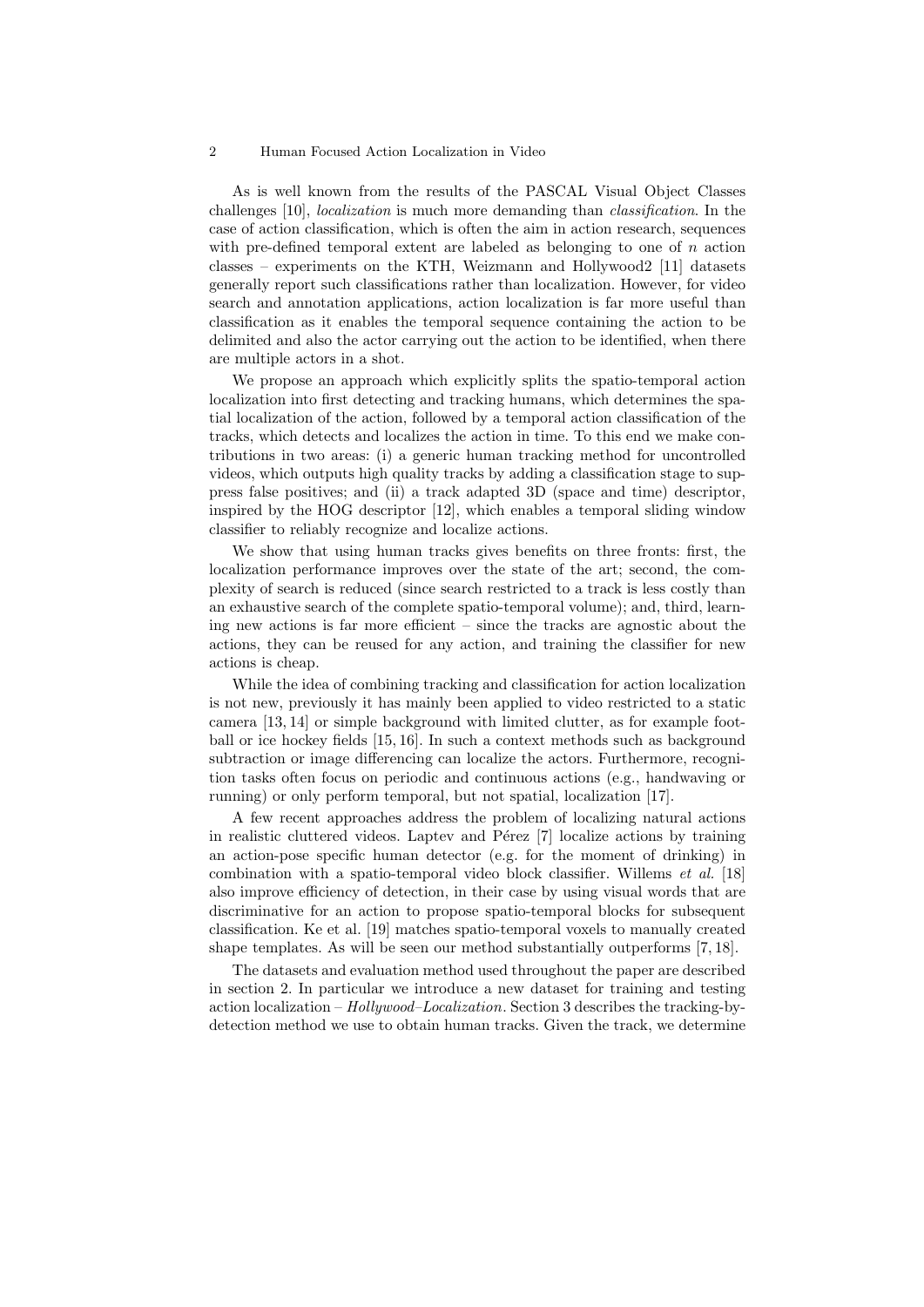if the action occurs and when (temporal localization) using a sliding window classifier based on the new spatio-temporal track-adapted 3D-HOG descriptor (section 4). In section 5 we compare our approach to previous methods and descriptors using the Coffee Cigarettes (C&C) dataset [7], and present results for our new dataset Hollywood–Localization. We demonstrate that our use of a generic human tracker does not reduce performance over action specific methods; indeed our performance exceeds previous localization results. Furthermore, we show that the human tracks can be used for multiple actions, including: drinking, smoking, phoning and standing-up.

# 2 Datasets and evaluation method

We use two movie datasets in this work:  $C\mathscr{C}C$  (in which we additionally annotate the smoking action) and our new Hollywood–Localization dataset. The new dataset and the corresponding annotations will be made available online if the paper is accepted.

**Coffee&Cigarettes.** The film  $C\&C$  consists of 11 short stories, each with different scenes and actors. The dataset  $C\&C$  introduced by Laptev and Pérez [7] consists of 41 drinking sequences from six short stories for training and 38 sequences from two other short stories for testing. Additionally, the training set contains 32 drinking samples from the movie *Sea of Love* and 33 drinking samples recorded in a lab. This results in a total of 106 drinking samples for training and 38 for testing.

We evaluate additionally on smoking actions. The  $C\&C$  dataset also provides annotations for smoking, however, no results for localization have been reported in [7]. The smoking training set contains 78 samples: 70 samples from six short stories of  $C\&C$  (the ones used for training the *drinking* action) and 8 from Sea of Love. 42 samples from three other short stories of  $C\&C$  are used for testing.

We use the evaluation protocol of [7] in our experiments: an action is correctly detected if the predicted spatio-temporal detection has an overlap with the ground truth annotation  $O(X, Y) > 0.2$ . The overlap between a ground truth cuboid Y and a track segment X is given by  $O(X, Y) = (X \cap Y)/(X \cup Y)$ . Once an annotated sample has been detected, any further detection is counted as a false positive.

Hollywood–Localization. To evaluate the performance of our approach on challenging video data, we introduce the Hollywood–Localization dataset based on sequences from Hollywood movies [11]. In total we annotated 130 clips containing the action answer phone and 278 clips with the action standing-up. The same number of randomly selected clips not containing the action are used as negatives in each case. We keep the training/test movies split from [11] which roughly divides the samples into two halves.

Since Hollywood–Localization actions are much more dynamic, a cuboid is no longer an adequate representation for the ground truth. Therefore, the ground truth we provide specifies an action by its temporal start and end frames, and a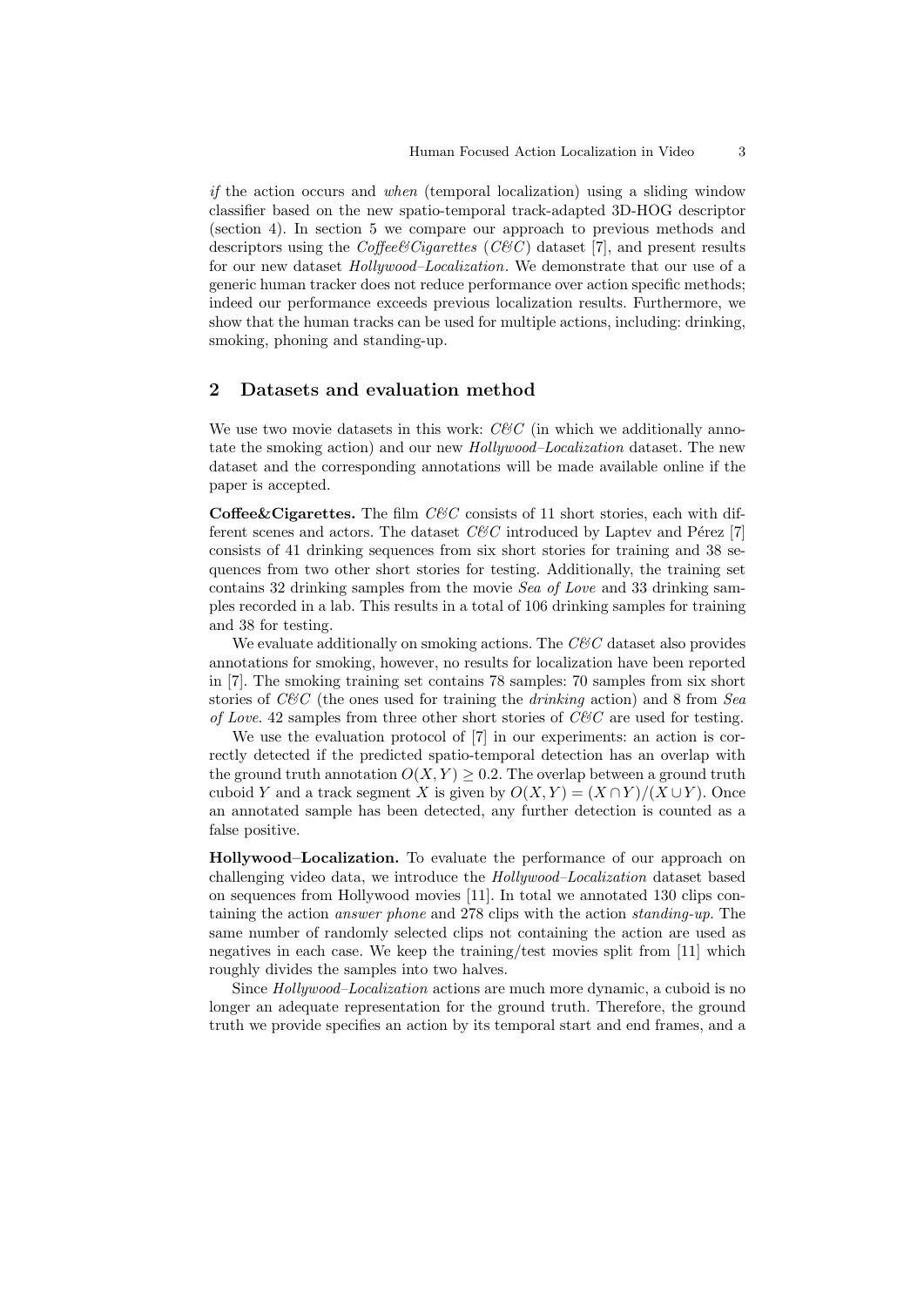spatial localization rectangle for one of the intermediate frames. For evaluation we adapt the C&C protocol. The overlap in time is computed as  $O_t(X, Y) =$  $O(X_t, Y_t)$ , and in space as  $O_s(X, Y) = O(X_s, Y_s)$ , where  $X_t$  and  $Y_t$  are the temporal extents of the track X and the annotation Y, and  $X_s$  and  $Y_s$  are the corresponding spatial rectangles in the annotated action frame. The final overlap is computed as  $O'(X,Y) = O_t(X,Y) \times O_s(X,Y)$  and the accuracy threshold is set to 0.2 as for  $C\mathcal{C}C$ .

# 3 Human detection and tracking

To detect (i.e. localize) and track human actors we use the tracking-by-detection approach [20–23] that has proved successful in uncontrolled video. This involves detecting humans in every frame, and then linking the detections using a simple general purpose tracker. We illustrate the method here for human upper body detections using a HOG [12] descriptor and sliding window linear SVM classifier. The method is equally applicable to other human detectors – such as faces or whole bodies (pedestrians). Following [21], we use KLT [24] as the tracker. Since tracking and detection are not the main focus of this work we only concentrate on the novel aspects here. In particular, the interpolation of missed detections, and a classification stage for the final tracks in order to reduce false positives.

## 3.1 Upper body detection and association by tracking

For human actions in movies, an upper body detector [22,7] is suitable for medium and long shots. Based on Dalal and Triggs [12], the upper body detector is trained in two stages. In the initial stage, positive and negative windows are extracted from the *Hollywood–Localization* training movies. For this purpose we have annotated heads in keyframes and automatically extended them to upper bodies. Each annotation window is jittered [25] and flipped horizontally amounting to over 30k positive training samples in total. We sample about 55k negative training windows that do not overlap significantly with the positive annotations. For the second **retraining stage**, we follow the strategy of Dalal and Triggs [12] and look for high ranked false positives using the initial stage detector. We retrieve additional 150k false positives from the Hollywood–Localization training movies, and also add over 6k jittered positives and 9k negatives from the  $CEC$ training set.

Figure 1 (left) compares the precision-recall plots obtained for the two stages of the detector. We evaluate the predicted upper bodies using ground truth annotation for 137 frames of  $CEC$  [7] not used for training, for a total of 260 upper bodies. A person is considered to be correctly localized when the predicted and ground truth bounding box overlap (intersection to union) ratio is above 0.5. Re-training improves the precision for low recalls but with some loss of recall (blue initial and green retrained lines). However, the recall is largely recovered by the interpolating tracker (red line) which fills in missing detections (as described in section 3.2).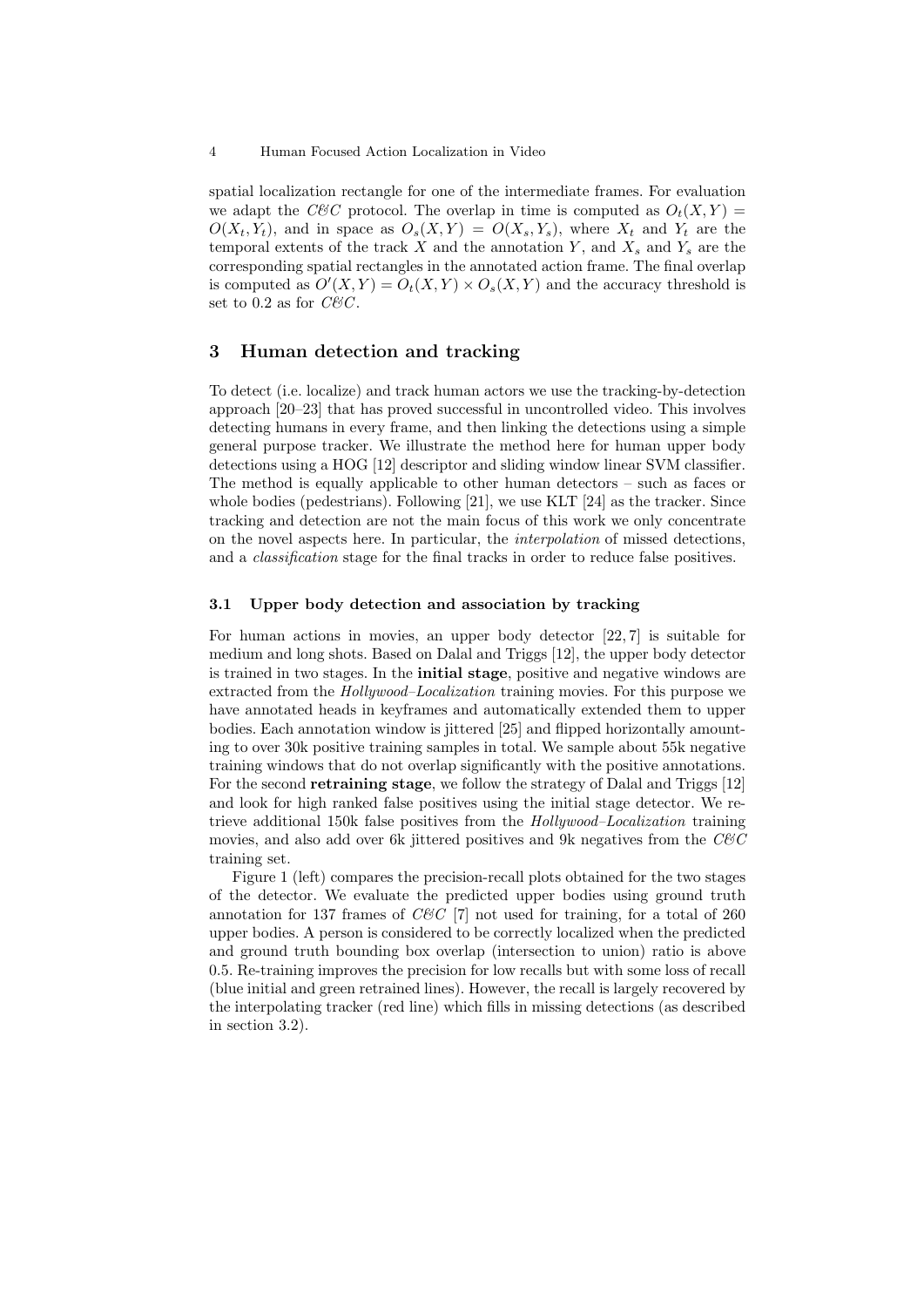

Fig. 1. (left) Upper body detector evaluated on frames from the  $C\&C$  sequences not used for training. Average precision is given in parentheses. Note how precision is improved with detector retraining, and both precision and recall with tracking. (right) Precision of tracks for various filtering methods at recall rates of interest on  $C\&C$  stories not used for training. Note the huge improvement obtained by classifying on a set of track properties, rather than using the properties individually.

Upper body detections are associated between frames using a KLT [24] feature tracker. In a similar manner to Everingham et al. [26], the number of KLT features passing through two detections (both forwards and backwards in time) is used to compute a connectivity score between them, and detections are then linked by agglomerative clustering.

## 3.2 Interpolation and smoothing

Detections can be missing in some frames, and hence the tracks formed by agglomerative clustering can have temporal gaps. To construct continuous tracks, it is necessary to fill in these gaps (otherwise the subsequent computation of the action descriptor is more difficult). Furthermore, the position and scale of the upper body detections can be noisy. In order to provide a stable reference frame for the subsequent action classification, we smooth (and complete by interpolation) the estimated detection window by optimizing over the track parameters  $\{ {\bf p}_t \}$ :

$$
\min_{\{\mathbf{p}_t\}} \sum_{t \in T} (||\mathbf{p}_t - \bar{\mathbf{p}}_t||^2 + \lambda^2 ||\mathbf{p}_t - \mathbf{p}_{t+1}||^2)
$$
\n(1)

where  $\mathbf{p}_t = (x_t, y_t, w_t, h_t)$  denotes the position, width and height of a bounding box at time instance t for a track  $T, \bar{\mathbf{p}}_t = (\bar{x}_t, \bar{y}_t, \bar{w}_t, \bar{h}_t)$  are the detections and  $\lambda$  is a temporal smoothing parameter. Note that if a detection is missed, then the appropriate term  $\bar{\mathbf{p}}_t$  is removed from the cost function for that frame. Optimizing (1) results in a linear equation with a tri-diagonal matrix, which can be solved efficiently by Gaussian elimination with partial pivoting. Setting  $\lambda = 4$ for 25Hz videos results in a virtual "steadi-cam" with no adverse oversmoothing.

Figure 1 (left) shows the gain from smoothing and completing detections to form tracks. Exploiting the temporal consistency (tracking) significantly improves the recall of the retrained human detector.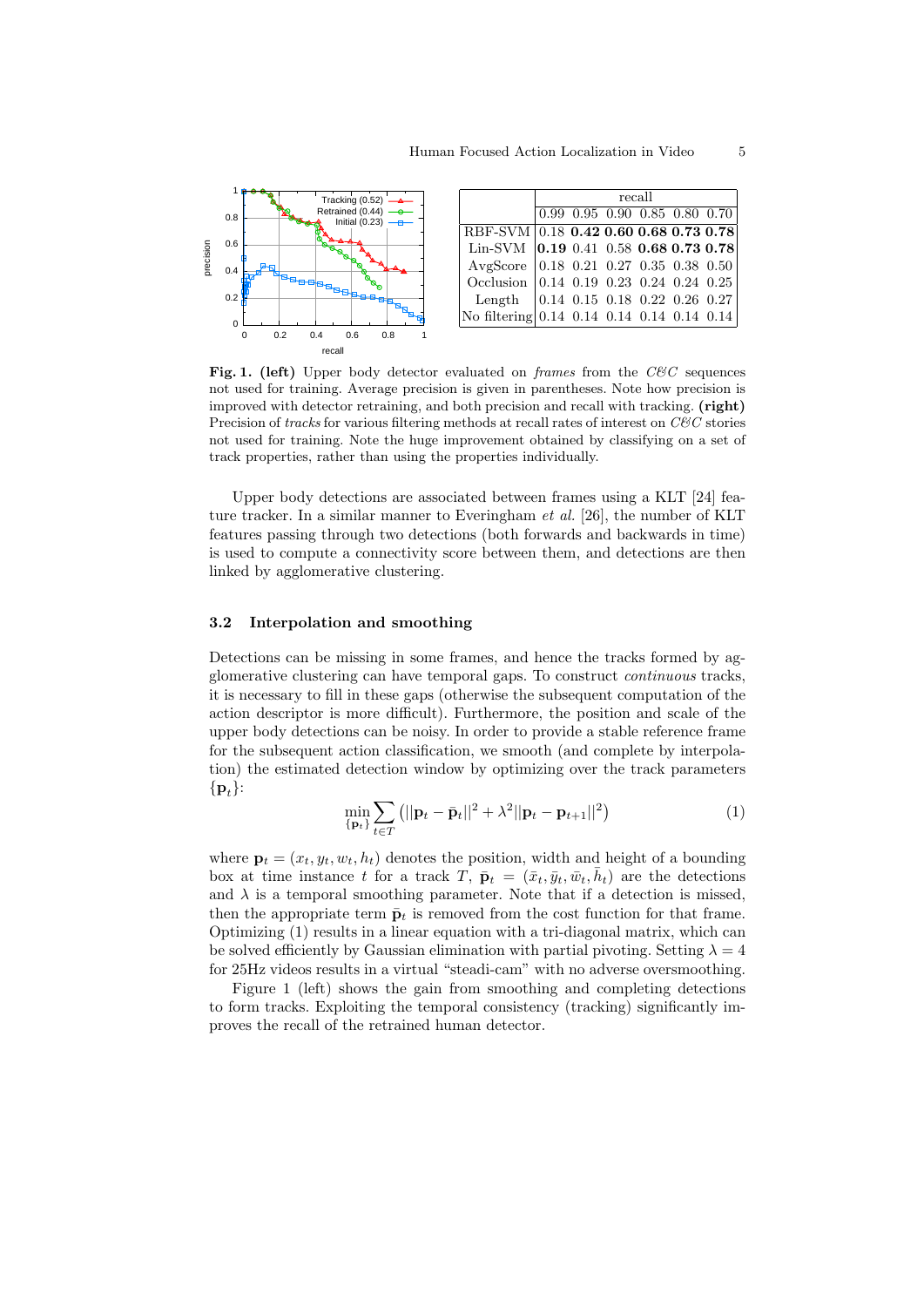

Fig. 2. Upper body detections (top row) and tracks (bottom row) after classification post-processing for a sample test sequence of  $C\&C$ . The bounding box colours indicate different tracks. Note the improvement due to the tracking where false positives have been removed, as well as the high accuracy despite motion, articulations and selfocclusions.

#### 3.3 Classification post-processing

Since the upper body detector considers only a single frame, background clutter can generate many false positives. Some of these are quite stable and survive tracking to produce erroneous human tracks that should be removed.

We take a principled approach and in a final stage train a classifier to distinguish correct from false tracks. To this end, we define 12 track measures based on track length (since false tracks are often short); upper body SVM detection score (false detections normally have a lower score than true ones); scale and position variability (those often reveal artificial detections); and occlusion by other tracks (patterns in the background often generate a number of overlapping detections). For these measures we compute a number of statistics (min, max, average) where applicable and form a 12-dimensional feature vector used to classify the track. We obtain ground-truth for the tracks using 1102 annotated keyframes from Hollywood–Localization training movies (a track is considered positive if it coincides with an actor in the annotated keyframe, and negative otherwise) and train an SVM classifier (linear and RBF). The SVM is then used to classify the tracks.

Figure 1 (right) compares different methods used to remove erroneous tracks resulting from background clutter. The detection score turns out to be crucial for recognizing true human tracks. Nevertheless, training an SVM classifier on all 12 track measures significantly improves recognition precision compared to any heuristics on the individual measures. Using either a linear or a non-linear SVM, the precision at a useful recall of 0.8 improves from 0.14 to 0.73, i.e., the number of false positives is reduced by more than two thirds. The benefits to both precision and recall are evident in figure 1 (left).

Overall, the proposed human detection and tracking method copes with a rich set of articulations, viewing angles and scales, as illustrated in figure 2, and results significantly improve over the individual human detections. Missed actors arise from unusual shots with camera roll, face close-ups or distant views. In crowded scenes, background actors might be missed, but most of the foreground characters are detected.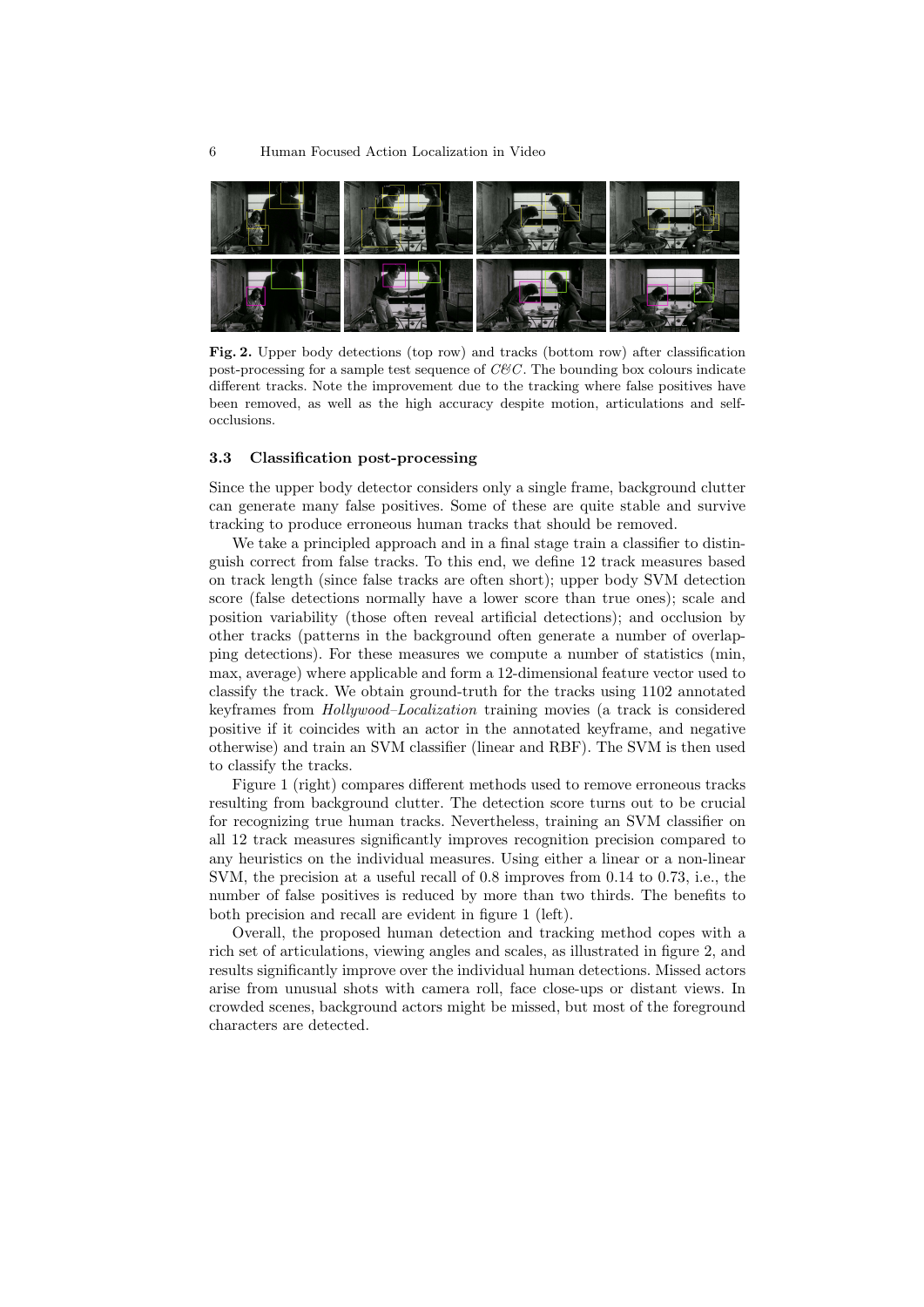

Fig. 3. The HOG-Track descriptor: (left) the human tracker detects and tracks a human upper body; (right) the HOG-Track descriptor divides the track into temporal slices. Each slice is aligned with the bounding box of its centre frame and is divided into a spatial grid of cuboid cells.

## 4 Action localization

Given a set of human tracks, the goal is to determine which tracks contain a given action and to localize the action within the track. Our approach is based on a temporal sliding window, that is, we search for a range of frames which contains the action. Due to the tracks, the spatial extent of the action is already fixed. Consequently, we only need to delimit the beginning and length of an action (a two dimensional search space). This is in contrast with an exhaustive search, which needs to determine also the 2D image region corresponding to the human, i.e., its position and scale in the case of a sliding window approach.

Actions are represented by a spatio-temporal window descriptor. Our descriptor extends the HOG image descriptor [12] to spatio-temporal volumes, and goes beyond a rigid spatio-temporal cuboid [7, 18], as it adjusts piecewise to the spatial extent of the tracks. This introduces a more flexible representation, where the description will remain centred on the deforming human action. This descriptor is termed  $HOG-Track$ , and is described in section 4.1. For temporal localization we use a state-of-the-art two stage sliding window classifier [27,28] on the tracks.

#### 4.1 HOG-Track descriptor

The HOG-Track action descriptor divides a track segment into cells. As in the original HOG [12], there are cells in the 2D spatial domain, but additionally the track segment is divided into temporal slices. These slices are aligned with a human track, as illustrated in figure 3. In more detail, a given track segment is defined by a temporal sequence of bounding boxes. This sequence is divided into equally long temporal slices and the spatial image region corresponding to the slice is given by the bounding box of its centre frame. This ensures that our descriptor follows the variation of spatial position of a human within the spatio-temporal volume of the video.

Each slice is split into a spatial grid of cuboid cells as illustrated in figure 3 and each cell is represented by a histogram of spatio-temporal (3D) gradient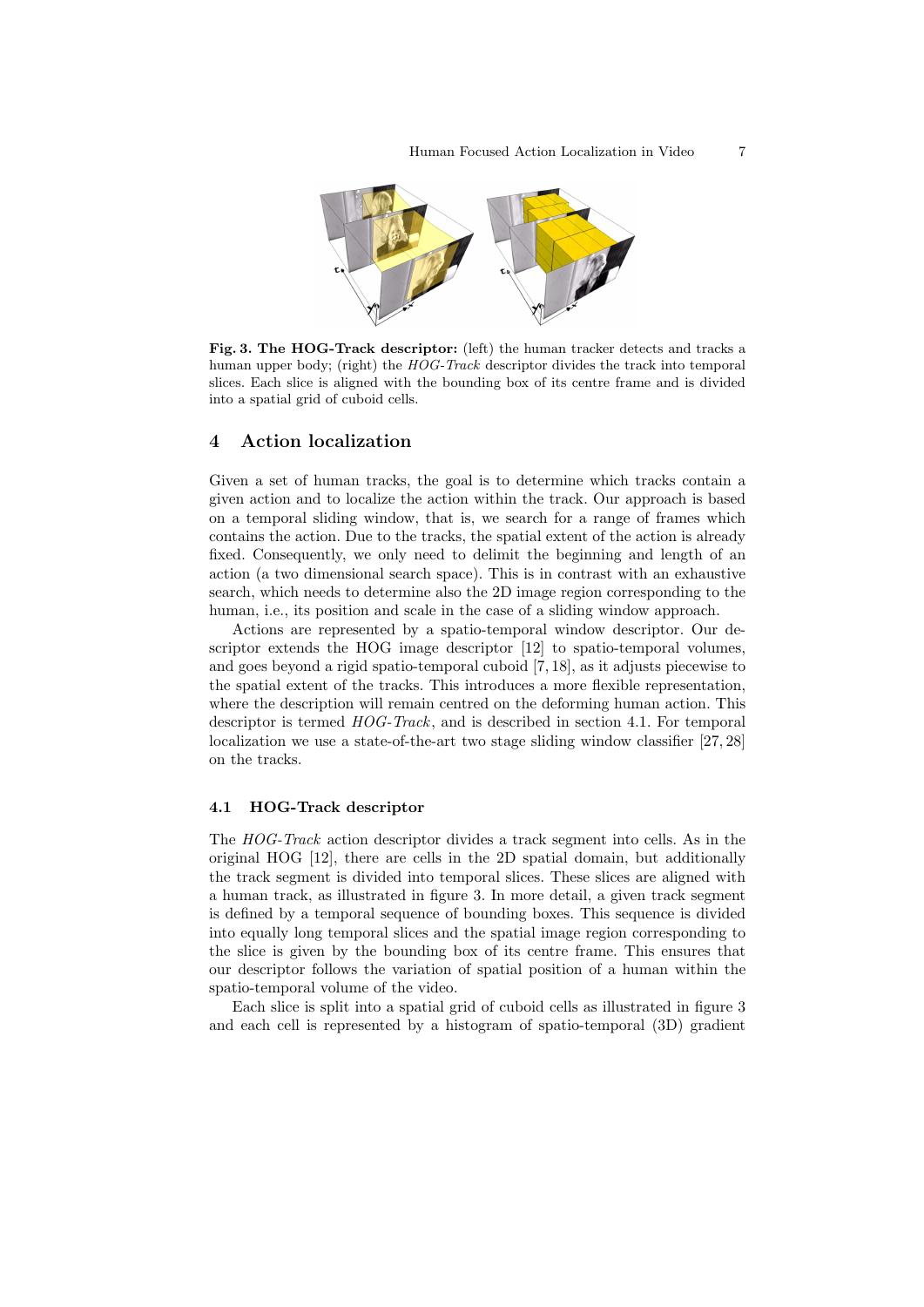orientations. Orientation is quantized over an icosahedron—a regular polyhedron with 20 faces. Opposing directions (faces of the icosahedron) are identified into one bin, i.e., there are a total of 10 orientations. Each gradient votes with its magnitude into the neighbouring bins, where weights are distributed based on interpolation.

For better invariance to position, we design spatially adjacent cells to have an overlap of 50%. All cell descriptors in a slice are L2 normalized per slice, and the final descriptor concatenates all cell descriptors. The parameters of the descriptor (the spatial grid and temporal slice granularity) are determined by cross-validation, as described in section 5. On the drinking and smoking actions the training performance is optimized for a spatial grid of  $5 \times 5$  and 5 temporal slices. The dimensionality of the resulting descriptor is 10 orientation bins  $\times$  $5<sup>2</sup>$  spatial cells  $\times$  5 temporal slices = 1250. This configuration is used in all our experiments.

#### 4.2 Action classification and localization

Our temporal sliding window approach extracts descriptors at varying locations and scales. To classify these descriptors, we use a state-of-the-art two stage approach [27,28] which rejects most negative samples with a linear SVM, and then uses a non-linear SVM with an RBF kernel to better score the remaining samples.

When training the sliding window classifier, the ground-truth annotations are matched to the tracks and the action part of the track is used for training. The HOG-Track is computed for this temporal section, i.e., the temporal slices are aligned with the ground-truth begin and end time stamps of the action. The spatial regions are obtained from the track bounding box of the centre frame of each slice. Training is very similar to the detector training of section 3: additional positives are generated here by jittering the original positives in time, duration, and spatial scale. Initial negative samples are obtained by randomly sampling positions with varying lengths in the tracks, which do not overlap with any positive annotations, and in a re-training stage hard negatives are added to the training set. The C parameter and weight for positive samples are determined on the training set using a leave-one-video-out cross-validation. The second stage classifier uses a non-linear SVM with an RBF kernel and is trained on the same training data as the linear one. Again, we optimize the parameters via crossvalidation.

At test time, a sliding window is used to localize actions. Seven temporal window scales are evaluated starting from a minimum length of  $l = 30$  frames, and increasing by a factor of  $\sqrt{2}$ . The window step size is chosen as one fifth of the current scale. The HOG-Track descriptor for each window is classified with the linear SVM. Non-maxima suppression then recursively finds the global maximum in a track and removes all neighbouring positive responses with an overlap greater than 0.3. The remaining detections are re-evaluated with the nonlinear SVM classifier. As will be seen next, this second re-scoring stage improves classification results considerably.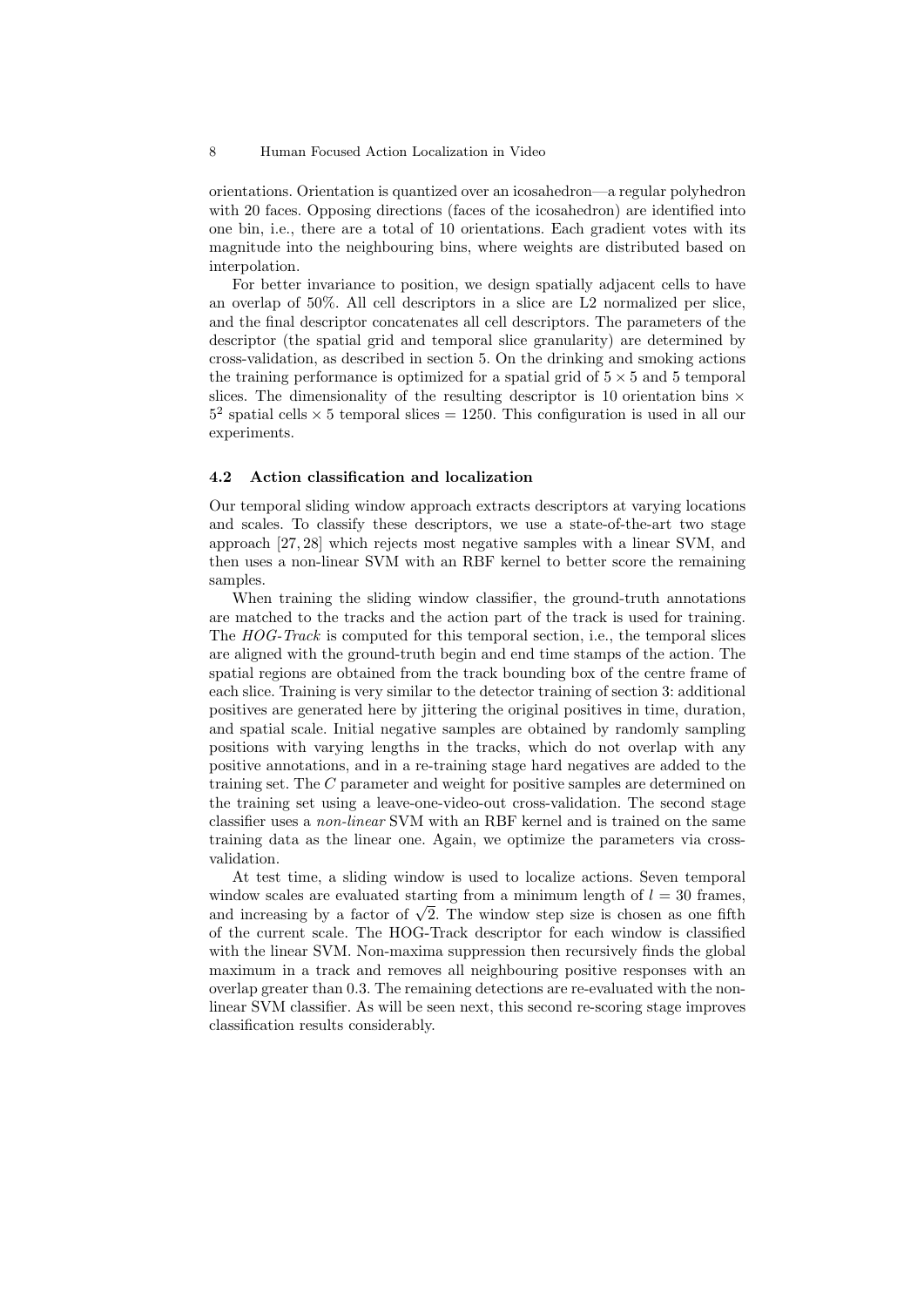

Fig. 4. HOG-Track descriptor evaluation: for a varying number of spatial cells and temporal slices for drinking and smoking actions on the  $C\&C$  test dataset averaged over three runs.

## 5 Experimental results

#### 5.1 Coffee&Cigarettes

Tracks for action localization. Our action localization method depends on correct track positions in space and time. When training the sliding window classifier, the ground-truth is matched to the tracks and the corresponding tracks are used for training. We only keep samples that have an overlap of at least 0.5. This results in a loss of around 10% of the training samples. During testing an action can not be detected if the track is not localized. This reduces the maximum possible recall by again around 10%.

Descriptor evaluation. In order to determine a suitable layout of our HOG-Track descriptor, we evaluate its parameters using cross-validation on the training set. Best results are obtained for 5 or 7 temporal slices; we use 5 as it results in a lower dimensional descriptor. The performance is quite sensitive to the number of spatial cells, best results are obtained for  $5 \times 5$ . This behaviour translates also to the test set which is illustrated in figure 4. The performance is averaged over three independent runs.

Localization results  $\&$  comparison to state of the art. Figure 5 presents precision-recall curves for localizing drinking and smoking actions in  $C\&C$ . The detectors are trained on the training part of each dataset and evaluated on the corresponding test sets. Figure 5 (left) evaluates the detection results for localizing drinking actions. Under the same experimental setup, the linear classifier  $(50.8\%)$  substantially outperforms the state-of-the-art, i.e., Willems *et al.* [18]  $(45.2\%)$  and Laptev and Pérez [7]  $(43.4\%)$ . The non-linear classifier further improves the results  $(54.1\%)$ . Note the excellent precision  $(100\%)$  up to a recall of ca. 30%. Figure 6 (top) illustrates the corresponding top 5 drinking localizations ordered by their SVM score. Note the variety of camera viewpoints and lighting.

Figure 5 (right) evaluates the detection results for localizing smoking actions. The non-linear classifier turns out to be crucial, improving the performance by +5.4% to 24.5% in terms of AP. The noticeably lower performance for smoking (when compared to drinking) can be explained by the large intra-class variability of this action. Temporal boundaries of a smoking action can in fact be only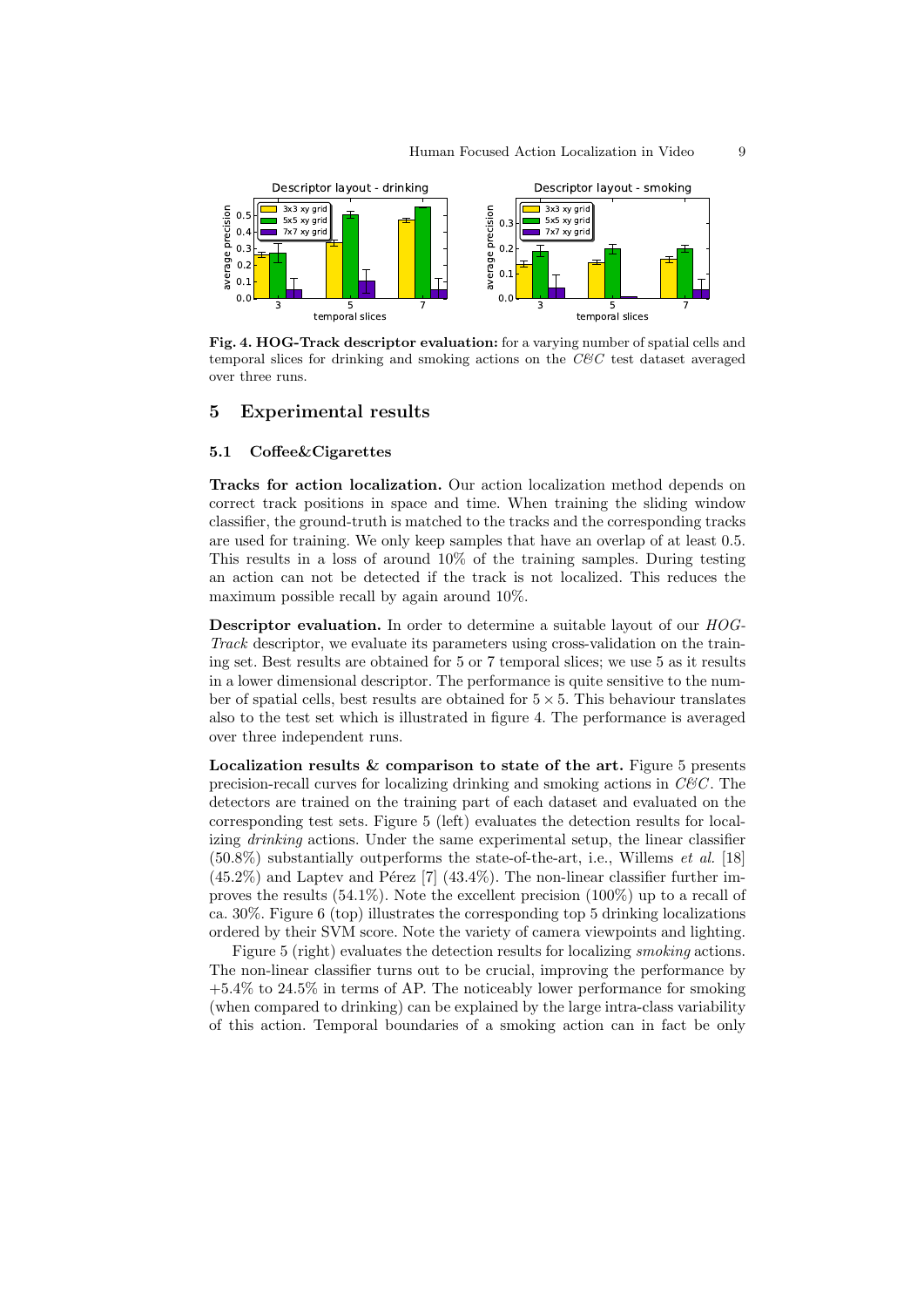

Fig. 5. Precision-recall curves on the  $C\&C$  test set. Human actions evaluated: drinking (left) and smoking (right). We compare our linear and non-linear detectors and report state-of-the-art results where applicable.

loosely defined and smoking often happens in parallel with other activities (like talking or drinking). Furthermore, a cigarette is smaller and less distinctive than a cup. Previous action analysis on this dataset [7, 18] did not include smoking, so no comparisons can be given. The top 5 smoking localizations are shown in figure 6 (bottom). Interestingly, the false positive ranked 4th includes rapid vertical motion of the hand towards head and mouth.

Since drinking and smoking actions seem to be visually similar, it is interesting to assess the discriminative power of both classifiers. For this, we measure the performance of a drinking classifier for the task of localizing smoking and vice versa. Table 1 displays the confusion between the actions drinking and smoking. In both cases the performance is very low (around 5% AP) which shows that both classifiers are able to learn discriminative models that can distinguish visually similar, yet different actions successfully.

Comparison with other action descriptors. To show the importance of computing the HOG-Track descriptor on the spatial extent of humans determined by tracks, we conduct experiments with a number of baseline classifiers. We keep the experimental setup and descriptor parameters the same.



Fig. 6. The five highest ranked drinking (top) and smoking (bottom) detections on  $C\mathcal{C}C$ . For drinking the first false positive (FP) is ranked 11th.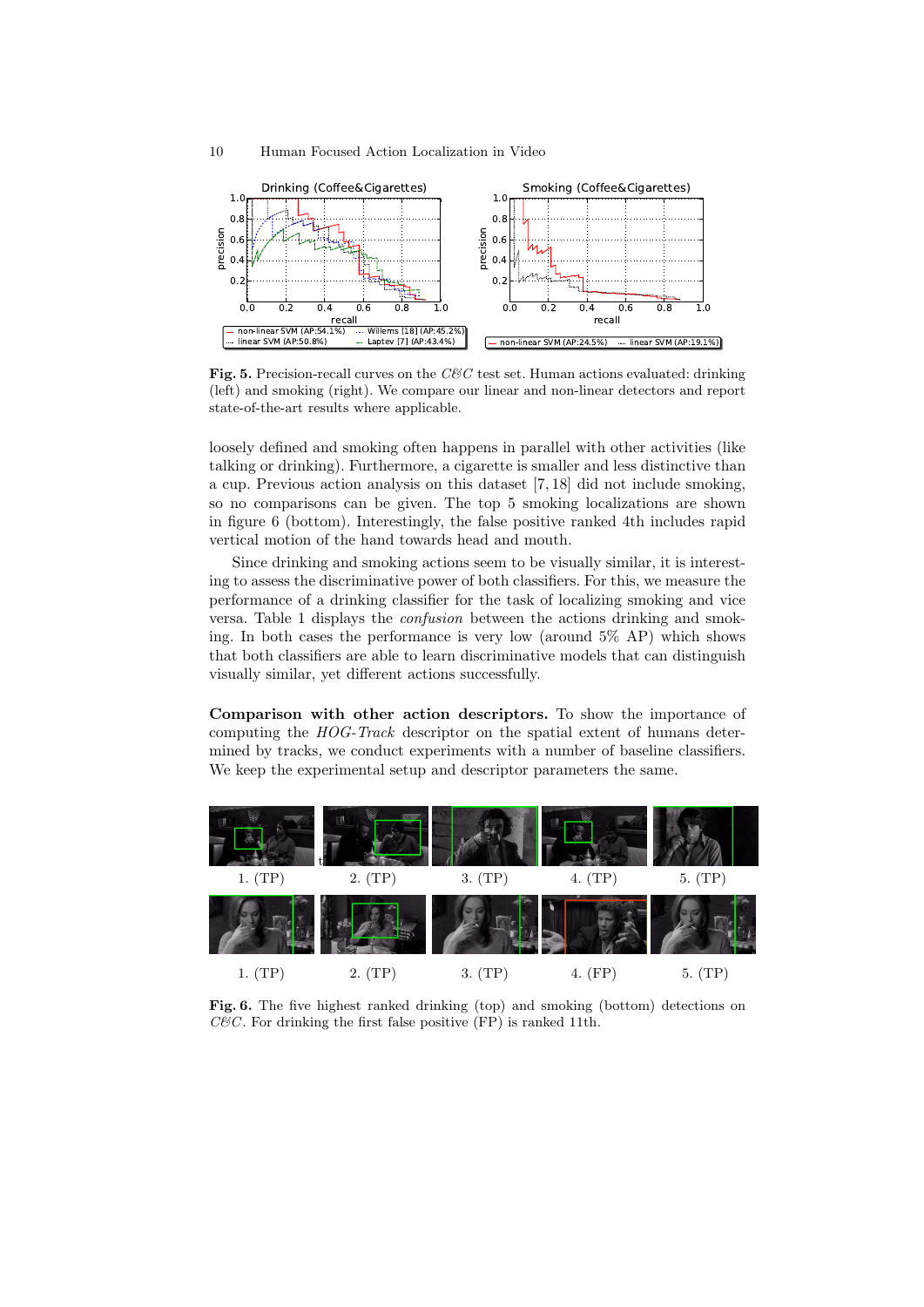|                   | Drinking action Smoking action |         |
|-------------------|--------------------------------|---------|
| Drinking detector | 54.1\%                         | $5.3\%$ |
| Smoking detector  | $5.0\%$                        | 24.5%   |

Table 1. Performance (AP) of drinking and smoking classifiers when localizing drinking and smoking actions. Note that the classifiers do not confuse the actions.

First, we extract the HOG descriptor for the entire video frame, i.e., ignore the tracks. In this case the evaluation criterion only measures the overlap in time, as we do not determine the spatial extent. The average precision for the linear baseline classifier on the  $CEC$  drinking dataset is 8.1% (vs 50.8% with tracks) and for the non-linear one it is 17.1% (vs 54.1%). Clearly, such baseline is able to localize drinking actions to some extent, but its performance is inferior without the spatial localization provided by the tracks.

Next, we evaluate the importance of adapting the HOG-Track descriptor to tracks. We compute the descriptor for a spatio-temporal cuboid region tangent to the track. Precisely, we align the centre of the cuboid with the track, but do not "bend" it along the track. The performance for the linear classifier on drinking is  $28.9\%$  (vs  $50.8\%$  with adaptation) and this improves to  $47.3\%$  (vs 54.1%) with the non-linear classifier. This confirms the importance of descriptor adaptation.

Finally, we further evaluate the cuboid representation by performing an exhaustive (i.e., not using tracks) spatio-temporal search for an action. The nonlinear classifier achieves an AP of 25.8% (vs 54.1%) for drinking. Figure 7 compares all these different methods. We also include results for the exhaustive cuboid search carried out by Laptev and Pérez [7]. Overall, using tracks to drive the action localization significantly outperforms the other approaches.

Complexity. In the following we investigate the theoretical and practical time complexity of our localization approach. We also discuss memory requirements and compare to an exhaustive "sliding cuboid" baseline.

For the theoretical analysis, without loss of generality we assume a linear one-against-rest classifier. We consider the number of multiplications in classifier evaluation (i.e., computing the dot product in the linear case) as the complexity measure. In a standard sliding window scheme the classifier is evaluated once for



Fig. 7. Precision-recall curves comparing HOG-Track to other action descriptors on  $C\&C$  for the action drinking.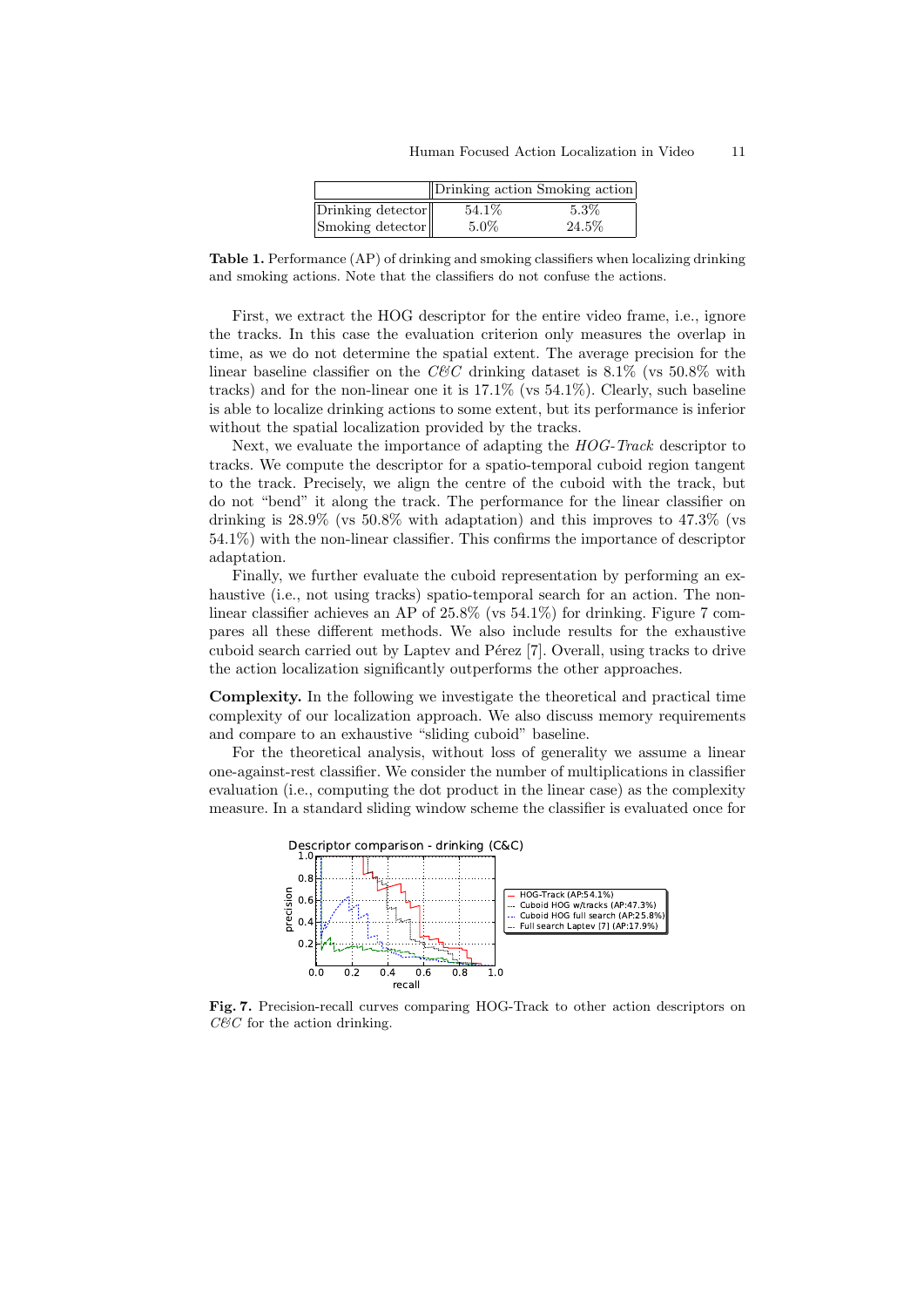each window. Consequently, the total recognition cost will linearly depend on (a) the number of actions considered, (b) the number of windows evaluated, and (c) the dimensionality of the descriptor. The complexity of the "sliding cuboid" baseline can therefore be written as  $O(a \cdot s_x^2 s_t \cdot r_x^2 r_t)$  where a is the number of actions,  $s_x/s_t$  denote spatial/temporal size of the problem (video), and  $r_x/r_t$ correspond to spatial/temporal resolution (dimensionality) of the descriptor.

Our approach combines a spatial sliding window human classifier and a temporal detector. Its complexity can be written as  $O(s_x^2 s_t \cdot r_x^2 + a \cdot ts_t \cdot r_x^2 r_t)$  where t corresponds to the number of tracks in the video. Note that the above expression is normally dominated by the spatial search (left term). Compared to the exhaustive approach, we gain from having an action-agnostic classifier (no factor a) and using a simpler detector first (no factor  $r_t$ ). The temporal search (right term) is fast since it searches only one dimension and  $t \ll s_x^2$ .

In practice, the difference in the runtime is even more significant due to limited memory. Computing the video descriptor does not allow for many optimizations which are possible for a single frame/image – like precomputing or caching the gradient histograms for instance. This in practice adds another factor to the sliding cuboid complexity. It does not affect our method since in our case the complexity is dominated by human detection, where memory requirements are not a problem.

The theoretical analysis above is confirmed in practice. Processing about 25 minutes of video using our method takes about 13 hours in total on a standard workstation. Human detection takes under 10 hours, tracking humans adds 3 hours, action localization is performed in under 10 minutes. For comparison, running an exhaustive cuboid search on the same data takes over 100 hours.

## 5.2 Hollywood–Localization

For this dataset we use the same parameters throughout as those used for  $C\&C$ . Figure 8 (left) evaluates the detection results for localizing phoning actions in our Hollywood–Localization dataset. Due to the much larger variety of the videos (Hollywood movies), this dataset is much more challenging than  $C\&C$ . The difficulty of the task is further increased by the fact that negative samples contain, without exception, other dynamic human actions. Some of those actions,



Fig. 8. Precision-recall curves for the actions answering phone and standing-up of the Hollywood–Localization test set.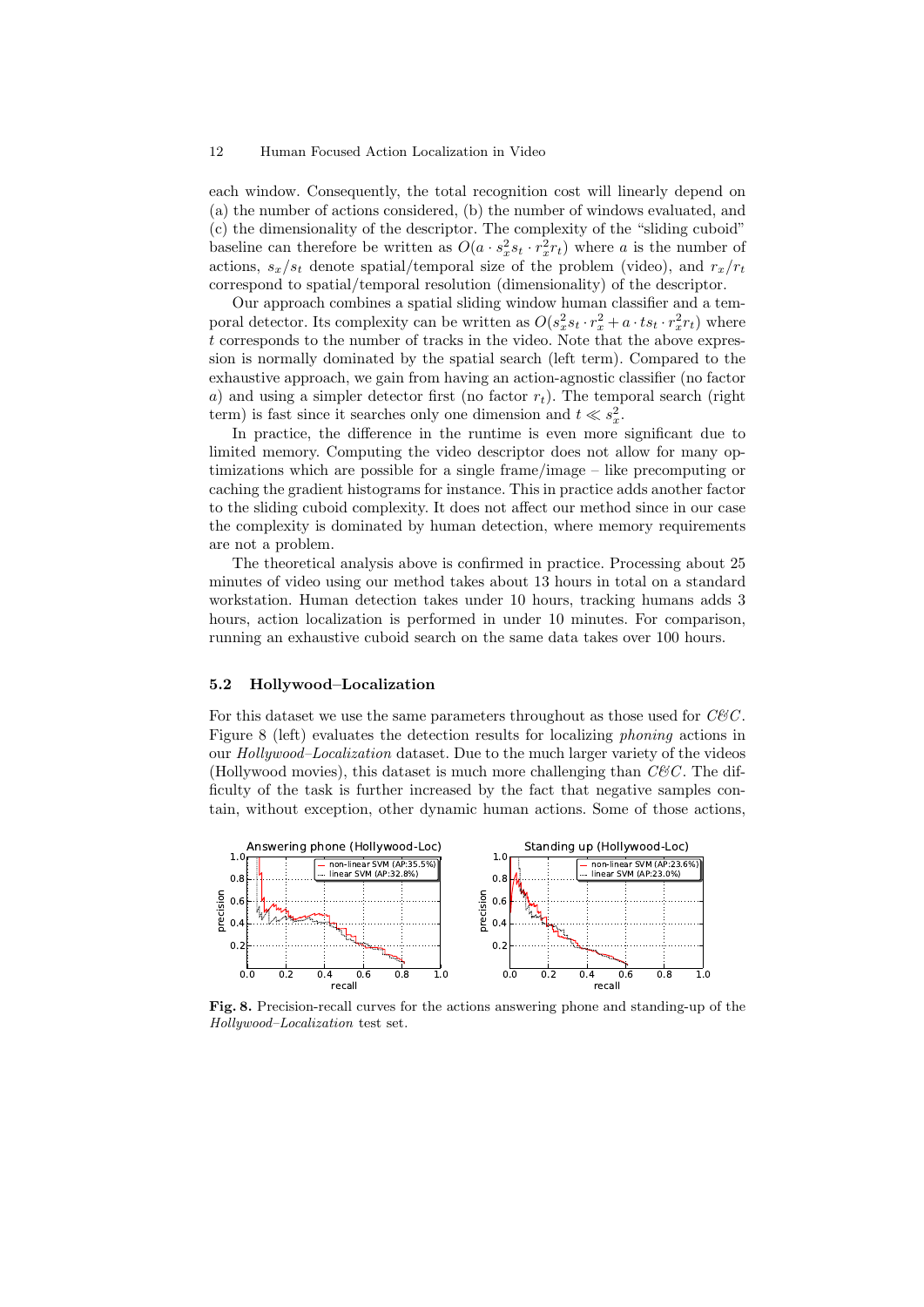

Fig. 9. The five highest ranked phoning (top) and standing-up (bottom) actions detected on Hollywood–Localization. For phoning the first FP is ranked 6th.

like eating for example, might share similar motion patterns. Nevertheless, the recognition performance is satisfactory. In almost 40 minutes of video we can correctly localize over 80% of phoning actions and retrieve the top ones with high precision. The top 5 phoning localizations on the test set are shown in figure 9 (top). The true positive detections cover a large variety of poses and scenes. The top false positives mostly involve a rapid vertical hand movement.

Figure 8 (right) evaluates the detection results for localizing standing-up actions, and figure 9 (bottom) shows the top 5 detections. This action differs from the previous three as it does not involve the hand moving towards the head. The results are promising; the recall is worse than for all the other classes, but the precision is satisfactory.

# 6 Conclusion

We have demonstrated the value of using human tracks for visual action localization. In each dataset the same tracks support localization of different types of actions. This allows natural human actions to be effectively recognized in challenging environments.

A track introduces a separation between the human foreground and background of a scene, and either or both may provide information. In this paper we have proposed a robust model for foreground regions. In the future, given this separation, appropriate descriptors and classifiers can then be learnt for the foreground and background regions. For example, if the camera is panning to follow a person, then the motion from the background can be suppressed. However, for some actions it will be the background (the context) or background motion that is more informative, e.g. perhaps in the case of a person standing up.

Acknowledgements. This work was partially funded by the European research project CLASS, the MSR/INRIA joint project, and the ERC grant VisRec no. 228180.

# References

1. Sch¨uldt, C., Laptev, I., Caputo, B.: Recognizing human actions: A local SVM approach. In: ICPR. (2004)